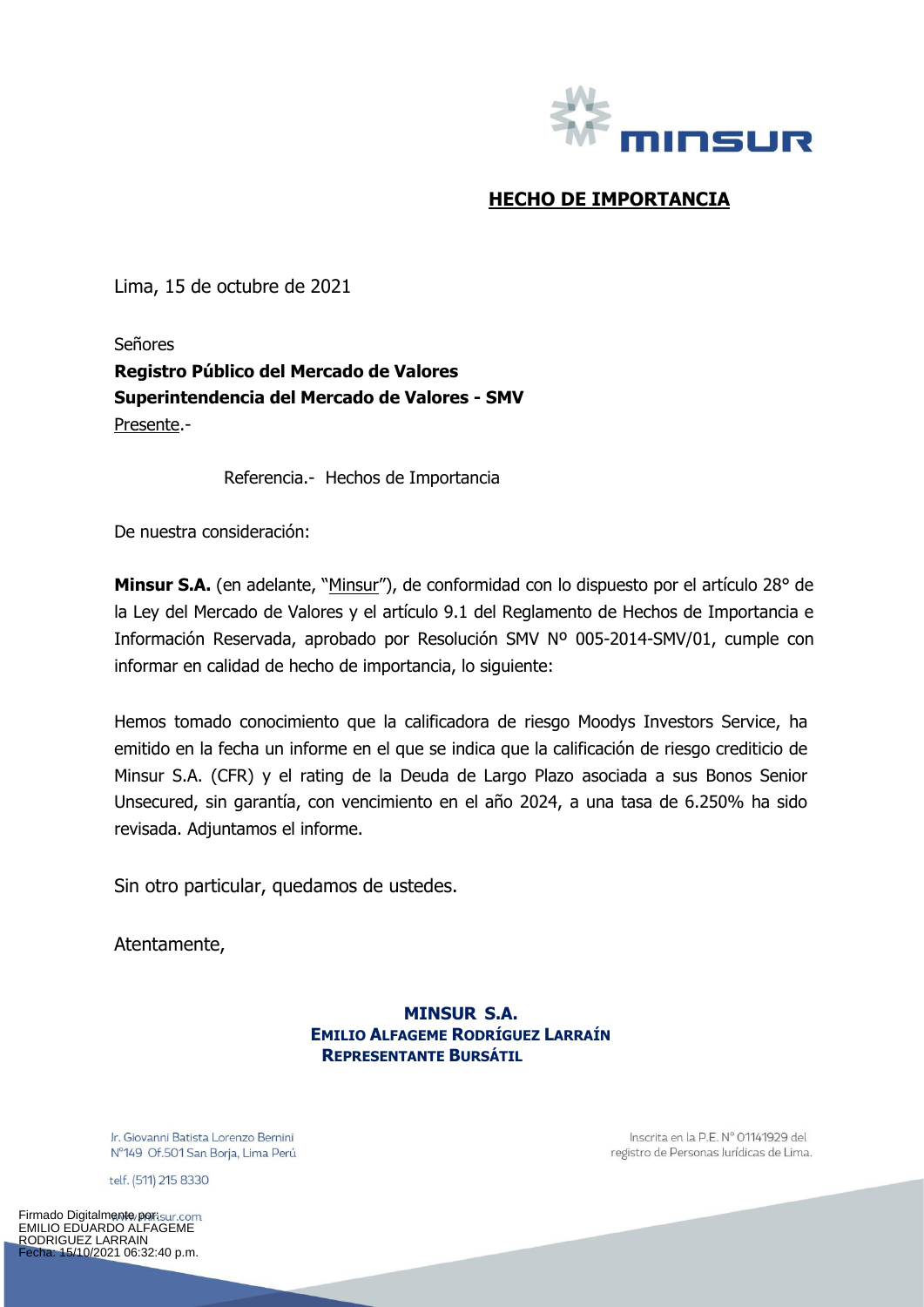# Moopy's **INVESTORS SERVICE**

## **Rating Action: Moody's upgrades Minsur to Ba2; stable outlook**

#### **15 Oct 2021**

New York, October 15, 2021 -- Moody's Investors Service ("Moody's") upgraded Minsur S.A. ("Minsur")'s corporate family rating (CFR) and the rating on its senior unsecured notes due 2024 to Ba2 from Ba3. The outlook was changed to stable from positive.

### RATINGS RATIONALE

Minsur's upgrade to Ba2 reflects the completion of a large expansion project in Mina Justa, which will strengthen Minsur's business profile over the long term and provide a significant uplift in cash generation from 2021 onward. The upgrade considers the positive long term fundamentals for tin and copper prices, which together will account for 90% of the company's cash flows by 2022. Mina Justa will strengthen cash generation and lead to positive free cash flow at around \$350 million supporting liquidity and an improvement in credit metrics with Moody's adjusted debt-to-EBITDA below 2 times from the 4.8 times in December 2020.

Minsur's Ba2 ratings remain supported by the company's competitive cost position in tin and copper which supports high margins, along with its position as the third-largest tin producer worldwide. The company's credit quality is additionally supported by low costs and high-grade ore, largely because of its ownership of the San Rafael mine, the world's largest tin-producing underground mine; and the diversification into copper which will represent half of Minsur's cash flows from 2022 onward. The company's track record of strong credit metrics and liquidity is also credit positive.

Going forward, although Minsur will improve its diversification, it will remain low when compared to other rating peers, as 90% of its cash flows will be concentrated in one country, Peru, in two metals and in two mines, exposing Minsur to commodity price volatility. Minsur 's relatively modest revenue size expected to reach \$1.6 billion by 2021 compared to its global peers is an additional constraint.

Minsur liquidity is good with cash at \$248 million plus short term investments of \$70 million as of June 2021 due to the company's costs reduction initiatives and favorable metal prices including gold that represented 21% of revenues in 2020. Minsur also implemented several projects in its existing operations including the B2 tailings reprocessing facility that expanded the mining life and capacity at San Rafael tin mine. As a consequence, the company's EBIT margin (including Moody's adjustments) improved to 45.2% for the first six months of 2021 from 26.3% on average during the 2016-2020 period. This led to a Moody's adjusted debt/EBITDA of 3.5 times at June 2021, which includes debt related to Mina Justa. As of that date, 56% or \$900 million of total reported debt is related to Mina Justa syndicated loan. Minsur's maturity profile includes \$37 million maturing in 2021 and \$434 million maturing in the 4Q 2022. This amount is related to the Mina Justa loan which includes a \$215 million reserve that is fully funded. While Minsur does not have committed credit facilities, Moody's notes that available cash on hand plus expected free cash flow at around \$350 million in 2022 would ease refinancing risk. In addition, Minsur has a strong track record of conservative financial policies and, although the Ba2 rating does not factor in any uplift because of Minsur's ownership by the Breca group, one of Peru's largest conglomerates, it is considered credit positive for the company as Minsur benefits mostly by way of potential access to funding and occasional implicit support. The Ba2 rating incorporates Moody's assumption that financial policies will remain prudent.

The stable outlook reflects Moody's view that the company's operating performance will materially improve in the next 12 to 18 months supported by cash flows from operations at Mina Justa, and that the company will maintain its competitive cost position supporting deleveraging below 2 times from 4.8 times in 2020.

### FACTORS THAT COULD LEAD TO AN UPGRADE OR DOWNGRADE OF THE RATINGS

Positive rating pressure would require Minsur to maintain or even improve its production profile including cost position, life of mine and reserves, supporting free cash flow generation and at least adequate liquidity to carry out its operations and meet debt obligations. Additionally, the outlook or ratings could be positively affected if the company's leverage, measured as total Moody's-adjusted debt/EBITDA, consistently remains below 2.75x or lower with interest coverage, measured as adjusted EBIT/interest expenses, above 4.0x and CFO - Dividends / debt above 30% on a consistent basis.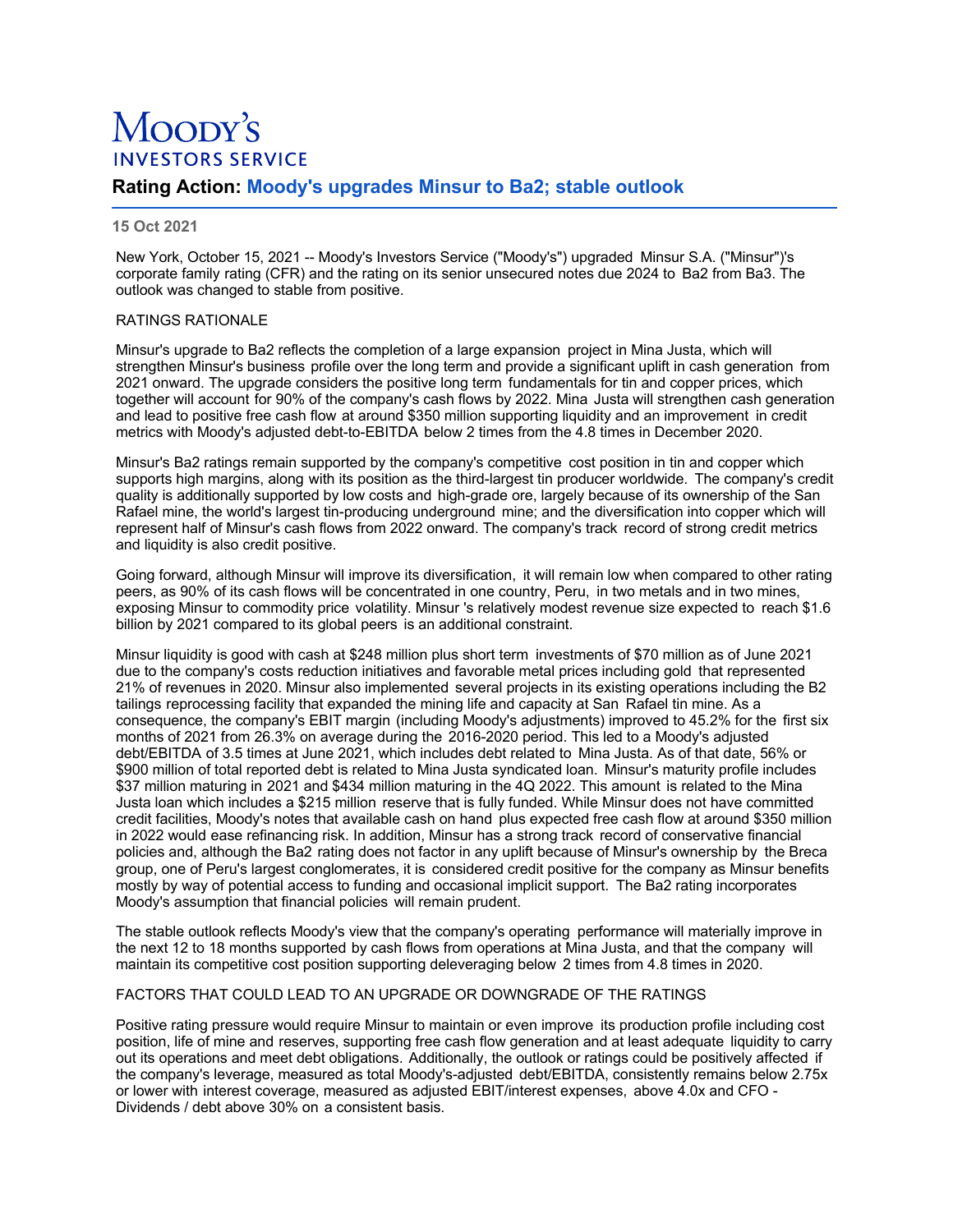Negative pressure on Minsur's ratings or outlook could arise if there is any material change in the company's underlying financial or operational strategy, including material debt-funded acquisitions, aggressive shareholder returns or additional tax burden that harm company's profitability and its cash generation capacity straining liquidity.

Quantitatively, Minsur's rating could be downgraded if the company's liquidity contracts substantially. An decrease in cash flows that result in CFO minus dividends/debt remaining below 25% on a sustained basis could also lead to a downgrade with leverage (total adjusted gross debt/EBITDA) above 3.5 times on a consistent basis or adjusted EBIT/interest expense trending down to 3.5x.

The principal methodology used in these ratings was Mining published in September 2018 and available at [https://www.moodys.com/researchdocumentcontentpage.aspx?docid=PBC\\_1089739](https://www.moodys.com/researchdocumentcontentpage.aspx?docid=PBC_1089739) . Alternatively, please see the Rating Methodologies page on www.moodys.com for a copy of this methodology.

Headquartered in Lima, Peru, Minsur is a majority-owned subsidiary of the Peruvian conglomerate Inversiones Breca S.A. The company is primarily a producer and seller of tin, copper and gold in Peru and Brazil, where it also produces tin, as well as niobium and tantalum alloys as byproducts at Taboca. Minsur revenues are expected to reach \$1.6 billion in 2021 from \$649 in 2020.

#### REGULATORY DISCLOSURES

For further specification of Moody's key rating assumptions and sensitivity analysis, see the sections Methodology Assumptions and Sensitivity to Assumptions in the disclosure form. Moody's Rating Symbols and [Definitions can be found at: https://www.moodys.com/researchdocumentcontentpage.aspx?](https://www.moodys.com/researchdocumentcontentpage.aspx?docid=PBC_79004) docid=PBC\_79004.

For ratings issued on a program, series, category/class of debt or security this announcement provides certain regulatory disclosures in relation to each rating of a subsequently issued bond or note of the same series, category/class of debt, security or pursuant to a program for which the ratings are derived exclusively from existing ratings in accordance with Moody's rating practices. For ratings issued on a support provider, this announcement provides certain regulatory disclosures in relation to the credit rating action on the support provider and in relation to each particular credit rating action for securities that derive their credit ratings from the support provider's credit rating. For provisional ratings, this announcement provides certain regulatory disclosures in relation to the provisional rating assigned, and in relation to a definitive rating that may be assigned subsequent to the final issuance of the debt, in each case where the transaction structure and terms have not changed prior to the assignment of the definitive rating in a manner that would have affected the rating. For further information please see the ratings tab on the issuer/entity page for the respective issuer on www.moodys.com.

For any affected securities or rated entities receiving direct credit support from the primary entity(ies) of this credit rating action, and whose ratings may change as a result of this credit rating action, the associated regulatory disclosures will be those of the guarantor entity. Exceptions to this approach exist for the following disclosures, if applicable to jurisdiction: Ancillary Services, Disclosure to rated entity, Disclosure from rated entity.

The ratings have been disclosed to the rated entity or its designated agent(s) and issued with no amendment resulting from that disclosure.

These ratings are unsolicited.

a.With Rated Entity or Related Third Party Participation: YES

b.With Access to Internal Documents: YES

c.With Access to Management: YES

Regulatory disclosures contained in this press release apply to the credit rating and, if applicable, the related rating outlook or rating review.

Moody's general principles for assessing environmental, social and governance (ESG) risks in our credit analysis can be found at [http://www.moodys.com/researchdocumentcontentpage.aspx?docid=PBC\\_1288435](http://www.moodys.com/researchdocumentcontentpage.aspx?docid=PBC_1288435).

The Global Scale Credit Rating on this Credit Rating Announcement was issued by one of Moody's affiliates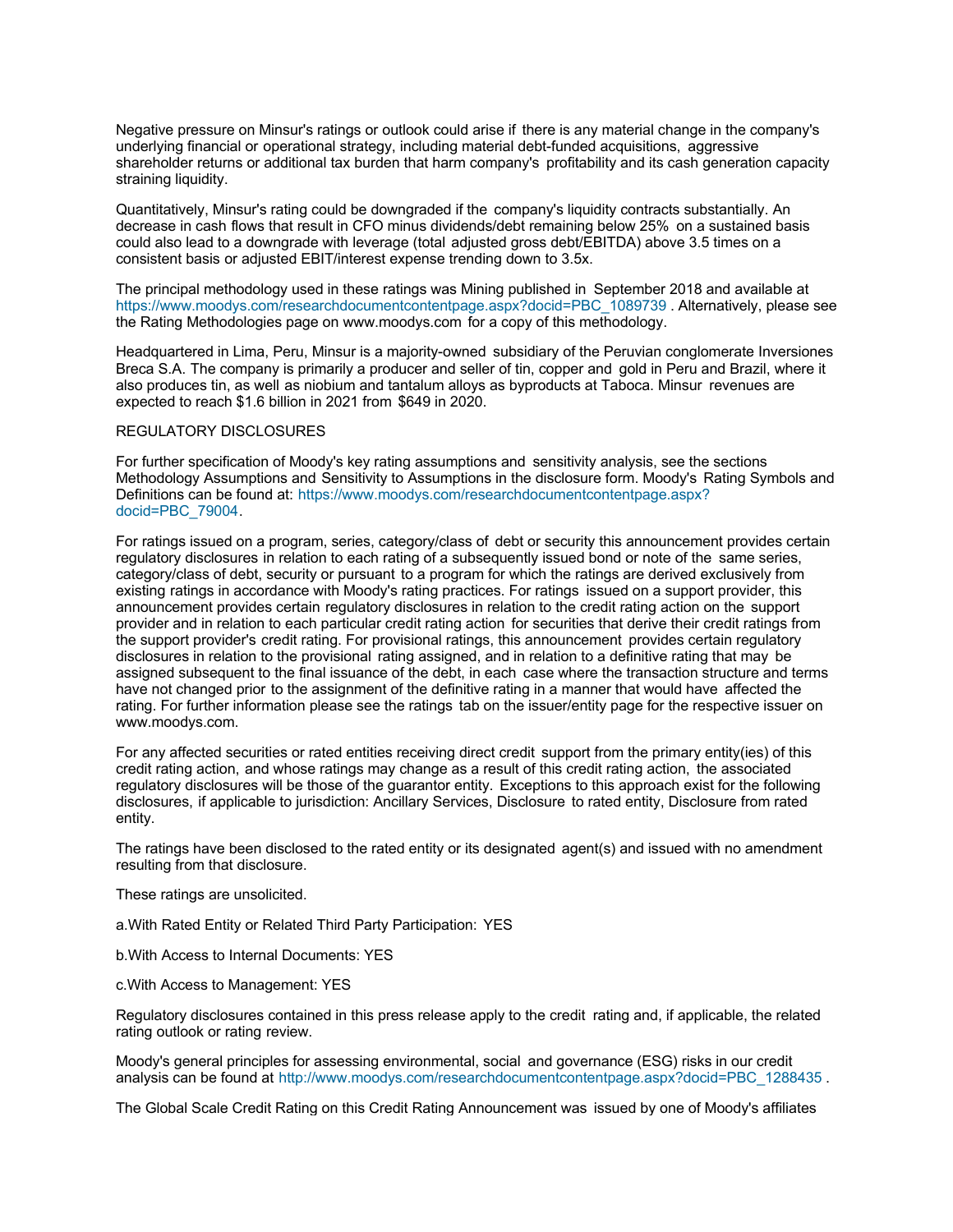outside the EU and is endorsed by Moody's Deutschland GmbH, An der Welle 5, Frankfurt am Main 60322, Germany, in accordance with Art.4 paragraph 3 of the Regulation (EC) No 1060/2009 on Credit Rating Agencies. Further information on the EU endorsement status and on the Moody's office that issued the credit rating is available on www.moodys.com.

The Global Scale Credit Rating on this Credit Rating Announcement was issued by one of Moody's affiliates outside the UK and is endorsed by Moody's Investors Service Limited, One Canada Square, Canary Wharf, London E14 5FA under the law applicable to credit rating agencies in the UK. Further information on the UK endorsement status and on the Moody's office that issued the credit rating is available on www.moodys.com.

Please see www.moodys.com for any updates on changes to the lead rating analyst and to the Moody's legal entity that has issued the rating.

Please see the ratings tab on the issuer/entity page on www.moodys.com for additional regulatory disclosures for each credit rating.

Rosa Morales Asst Vice President - Analyst Corporate Finance Group Moody's de Mexico S.A. de C.V Ave. Paseo de las Palmas No. 405 - 502 Col. Lomas de Chapultepec Mexico, DF 11000 Mexico JOURNALISTS: 1 888 779 5833 Client Service: 1 212 553 1653

Marcos Schmidt Associate Managing Director Corporate Finance Group JOURNALISTS: 0 800 891 2518 Client Service: 1 212 553 1653

Releasing Office: Moody's Investors Service, Inc. 250 Greenwich Street New York, NY 10007 U.S.A. JOURNALISTS: 1 212 553 0376 Client Service: 1 212 553 1653



© 2021 Moody's Corporation, Moody's Investors Service, Inc., Moody's Analytics, Inc. and/or their licensors and affiliates (collectively, "MOODY'S"). All rights reserved.

**CREDIT RATINGS ISSUED BY MOODY'S CREDIT RATINGS AFFILIATES ARE THEIR CURRENT OPINIONS OF THE RELATIVE FUTURE CREDIT RISK OF ENTITIES, CREDIT COMMITMENTS, OR DEBT OR DEBT-LIKE SECURITIES, AND MATERIALS, PRODUCTS, SERVICES AND INFORMATION PUBLISHED BY MOODY'S (COLLECTIVELY, "PUBLICATIONS") MAY INCLUDE SUCH CURRENT OPINIONS. MOODY'S DEFINES CREDIT RISK AS THE RISK THAT AN ENTITY MAY NOT MEET ITS CONTRACTUAL FINANCIAL OBLIGATIONS AS THEY COME DUE AND ANY ESTIMATED FINANCIAL LOSS IN THE EVENT OF DEFAULT OR IMPAIRMENT. SEE APPLICABLE MOODY'S RATING SYMBOLS AND DEFINITIONS PUBLICATION FOR INFORMATION ON THE TYPES OF CONTRACTUAL FINANCIAL OBLIGATIONS ADDRESSED BY MOODY'S CREDIT RATINGS. CREDIT RATINGS DO NOT ADDRESS ANY OTHER RISK, INCLUDING BUT NOT LIMITED TO: LIQUIDITY RISK, MARKET VALUE RISK, OR PRICE VOLATILITY. CREDIT RATINGS, NON-CREDIT ASSESSMENTS ("ASSESSMENTS"), AND OTHER OPINIONS INCLUDED IN**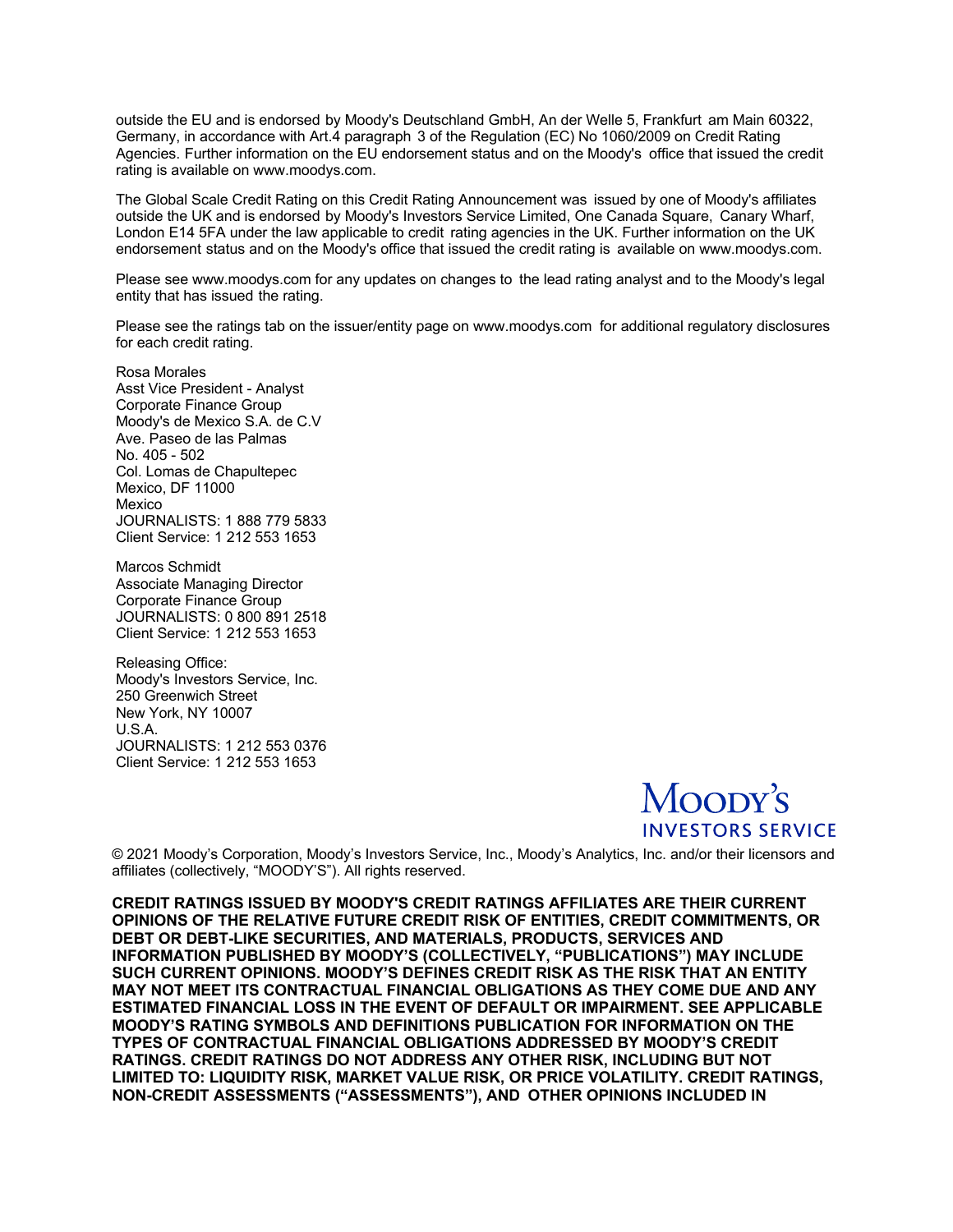**MOODY'S PUBLICATIONS ARE NOT STATEMENTS OF CURRENT OR HISTORICAL FACT. MOODY'S PUBLICATIONS MAY ALSO INCLUDE QUANTITATIVE MODEL-BASED ESTIMATES OF CREDIT RISK AND RELATED OPINIONS OR COMMENTARY PUBLISHED BY MOODY'S ANALYTICS, INC. AND/OR ITS AFFILIATES. MOODY'S CREDIT RATINGS, ASSESSMENTS, OTHER OPINIONS AND PUBLICATIONS DO NOT CONSTITUTE OR PROVIDE INVESTMENT OR FINANCIAL ADVICE, AND MOODY'S CREDIT RATINGS, ASSESSMENTS, OTHER OPINIONS AND PUBLICATIONS ARE NOT AND DO NOT PROVIDE RECOMMENDATIONS TO PURCHASE, SELL, OR HOLD PARTICULAR SECURITIES. MOODY'S CREDIT RATINGS, ASSESSMENTS, OTHER OPINIONS AND PUBLICATIONS DO NOT COMMENT ON THE SUITABILITY OF AN INVESTMENT FOR ANY PARTICULAR INVESTOR. MOODY'S ISSUES ITS CREDIT RATINGS, ASSESSMENTS AND OTHER OPINIONS AND PUBLISHES ITS PUBLICATIONS WITH THE EXPECTATION AND UNDERSTANDING THAT EACH INVESTOR WILL, WITH DUE CARE, MAKE ITS OWN STUDY AND EVALUATION OF EACH SECURITY THAT IS UNDER CONSIDERATION FOR PURCHASE, HOLDING, OR SALE.** 

MOODY'S CREDIT RATINGS, ASSESSMENTS, OTHER OPINIONS, AND PUBLICATIONS ARE NOT INTENDED FOR USE BY RETAIL INVESTORS AND IT WOULD BE RECKLESS AND INAPPROPRIATE FOR RETAIL INVESTORS TO USE MOODY'S CREDIT RATINGS, ASSESSMENTS, OTHER OPINIONS OR PUBLICATIONS WHEN MAKING AN INVESTMENT DECISION. IF IN DOUBT YOU SHOULD CONTACT YOUR FINANCIAL OR OTHER PROFESSIONAL ADVISER.

ALL INFORMATION CONTAINED HEREIN IS PROTECTED BY LAW, INCLUDING BUT NOT LIMITED TO, COPYRIGHT LAW, AND NONE OF SUCH INFORMATION MAY BE COPIED OR OTHERWISE REPRODUCED, REPACKAGED, FURTHER TRANSMITTED, TRANSFERRED, DISSEMINATED, REDISTRIBUTED OR RESOLD, OR STORED FOR SUBSEQUENT USE FOR ANY SUCH PURPOSE, IN WHOLE OR IN PART, IN ANY FORM OR MANNER OR BY ANY MEANS WHATSOEVER, BY ANY PERSON WITHOUT MOODY'S PRIOR WRITTEN CONSENT.

MOODY'S CREDIT RATINGS, ASSESSMENTS, OTHER OPINIONS AND PUBLICATIONS ARE NOT INTENDED FOR USE BY ANY PERSON AS A BENCHMARK AS THAT TERM IS DEFINED FOR REGULATORY PURPOSES AND MUST NOT BE USED IN ANY WAY THAT COULD RESULT IN THEM BEING CONSIDERED A BENCHMARK.

All information contained herein is obtained by MOODY'S from sources believed by it to be accurate and reliable. Because of the possibility of human or mechanical error as well as other factors, however, all information contained herein is provided "AS IS" without warranty of any kind. MOODY'S adopts all necessary measures so that the information it uses in assigning a credit rating is of sufficient quality and from sources MOODY'S considers to be reliable including, when appropriate, independent third-party sources. However, MOODY'S is not an auditor and cannot in every instance independently verify or validate information received in the rating process or in preparing its Publications.

To the extent permitted by law, MOODY'S and its directors, officers, employees, agents, representatives, licensors and suppliers disclaim liability to any person or entity for any indirect, special, consequential, or incidental losses or damages whatsoever arising from or in connection with the information contained herein or the use of or inability to use any such information, even if MOODY'S or any of its directors, officers, employees, agents, representatives, licensors or suppliers is advised in advance of the possibility of such losses or damages, including but not limited to: (a) any loss of present or prospective profits or (b) any loss or damage arising where the relevant financial instrument is not the subject of a particular credit rating assigned by MOODY'S.

To the extent permitted by law, MOODY'S and its directors, officers, employees, agents, representatives, licensors and suppliers disclaim liability for any direct or compensatory losses or damages caused to any person or entity, including but not limited to by any negligence (but excluding fraud, willful misconduct or any other type of liability that, for the avoidance of doubt, by law cannot be excluded) on the part of, or any contingency within or beyond the control of, MOODY'S or any of its directors, officers, employees, agents, representatives, licensors or suppliers, arising from or in connection with the information contained herein or the use of or inability to use any such information.

NO WARRANTY, EXPRESS OR IMPLIED, AS TO THE ACCURACY, TIMELINESS, COMPLETENESS, MERCHANTABILITY OR FITNESS FOR ANY PARTICULAR PURPOSE OF ANY CREDIT RATING,